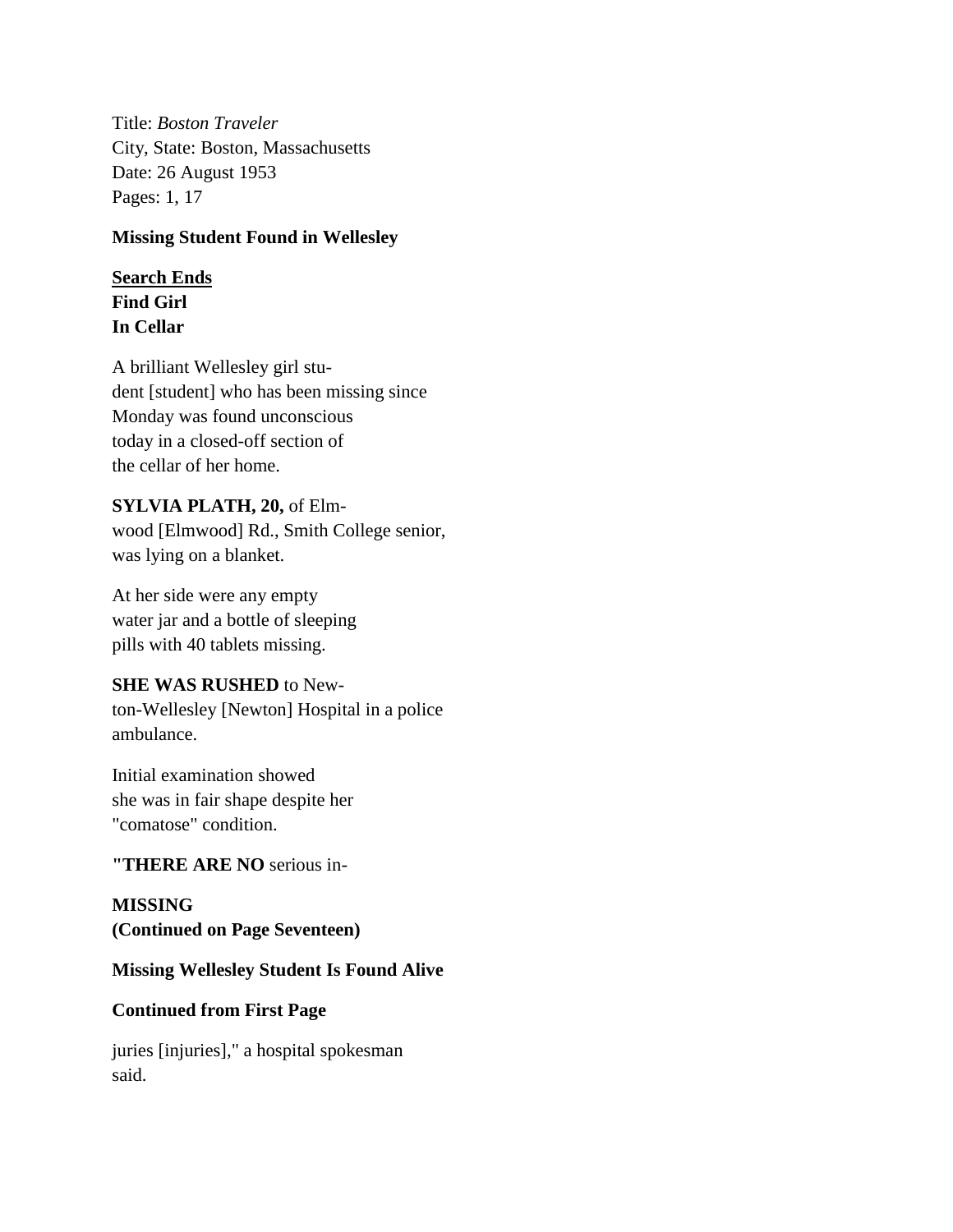Police Chief Robert McBey of Wellesley said that the sleeping

pill bottle had contained 48 tab-

lets [tablets] of sodium butisol.

Eight pills were left in the bottle.

Sylvia was found while a 100 man party was ranging through woods near the home in search of her.

The Plath family was at lunch at about 12:40 p.m. when Sylvia's [Sylvia's] brother, Warren, 18, heard moans.

Suddenly he recalled an unused [unused] space under the porch and he traced the moans to this unused [unused] area.

The space is 20 feet by 10, has cement walls, part of the foundation [foundation], and a dirt floor.

It can be reached only through a 2½ by 2½ foot opening shoulder [shoulder] high above the cellar floor.

The enclosure opening is usually [usually] filled with kindling and scrap lumber.

**Sylvia had pushed aside the wood, crawled in and replaced the lumber to give the entrance [entranced] to the enclosure its usual, unused appearance.**

**Police and members of the family searching the cellar**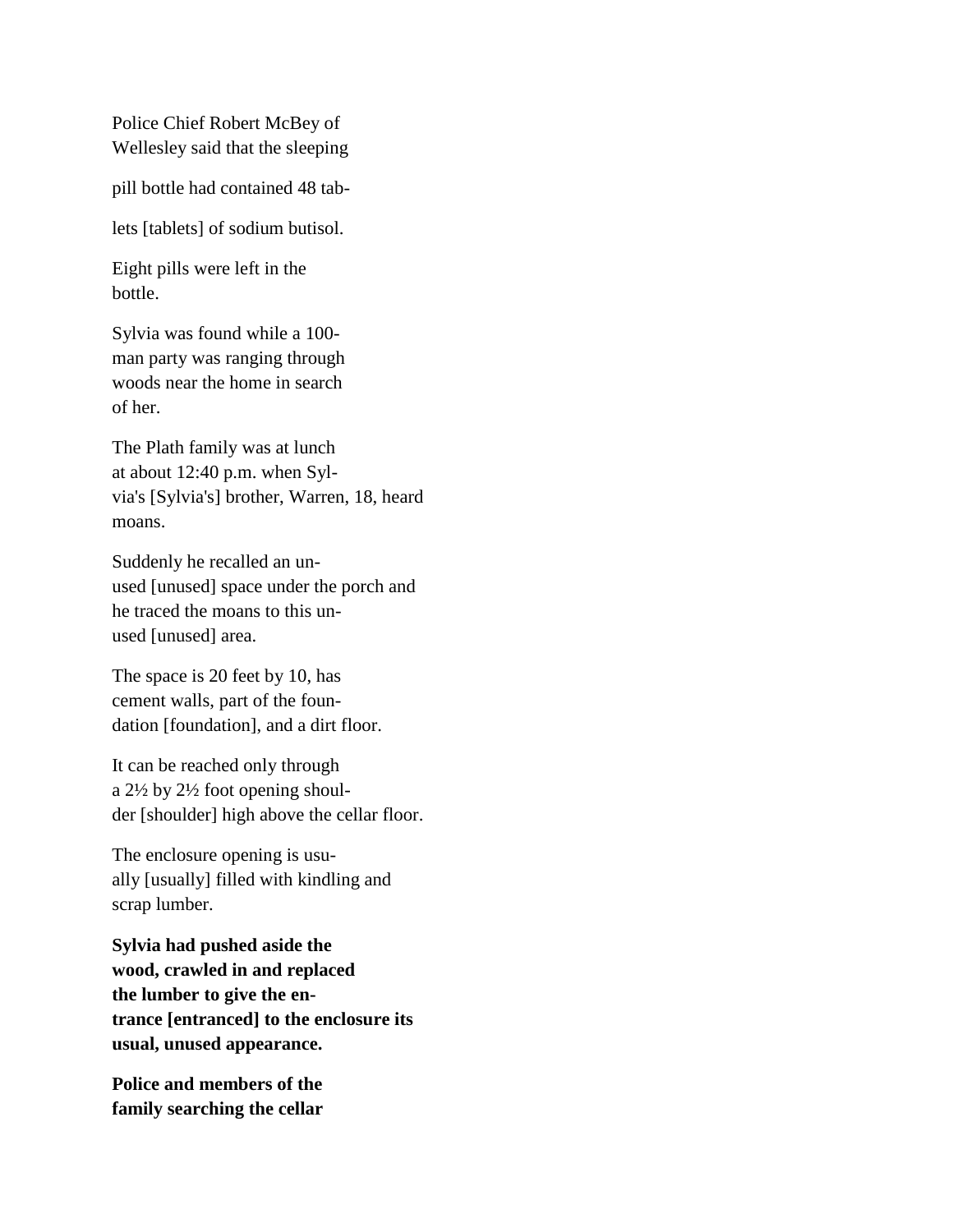**Monday did not venture into the space because it did not seem to have been disturbed.**

**"We should have looked there anyway," said Chief Mc-Bey [McBey] today.**

When Warren crawled into the under-porch space he found his sister stretched out on the blanket.

She was wearing dungarees, slippers and a green jersey.

Her water jar was practically empty.

Police were called and Chief McBey and Officer Theodore Mc-Glone [McGlone] removed the girl.

#### **RUSHED TO HOSPITAL**

She was rushed by ambulance to the hospital.

A blue skirt and white blouse Sylvia was thought to be wearing was found later in a clothes hamper.

She had been wearing a halter and shorts the day she disappeared [disappeared] but changed before crawling [crawling] into her hiding place.

Relatives and classmates of Sylvia attributed her depressed state to intellectual overwork.

She had set impossibly high standard for herself in classwork and was also engaged in writing poetry and an academic thesis.